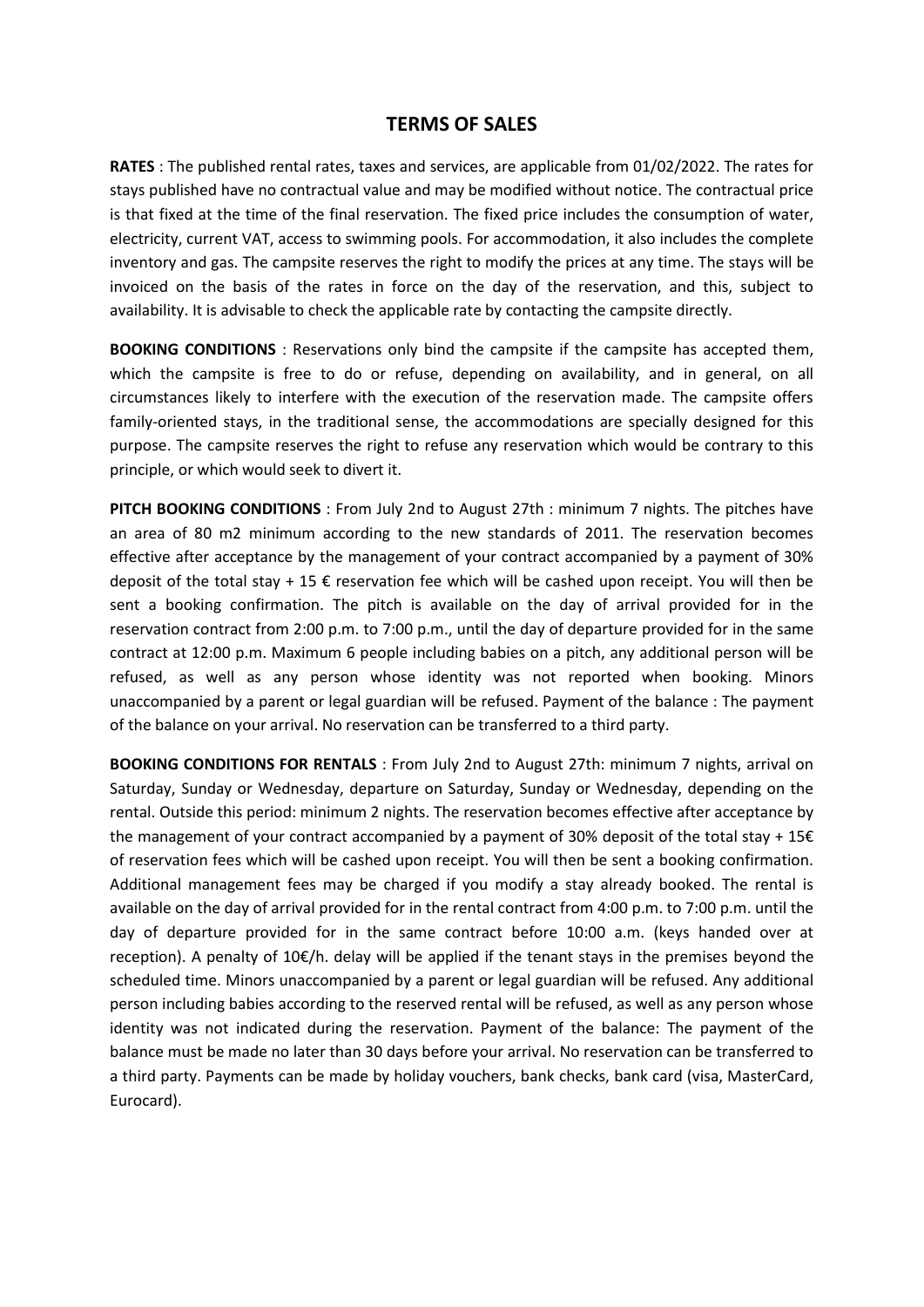**CHOICE OF PITCH OR PREFERENTIAL RENTAL** : it is possible to choose a pitch number, when booking only, subject to our availability with a supplement of €15. No specific requests or modifications will be possible upon arrival.

**OPTIONS** : The options have no contractual value and can be canceled without penalty on either side, after a period of eight days without confirmation.

**WITHDRAWAL** : In accordance with Article L.221-28 of the Consumer Code (provision of accommodation services), no right of withdrawal applies to the customer once the reservation has been validated by internet or telephone.

Special case COVID : In the event of total or partial closure of the establishment (to which is assimilated a measure of total or partial prohibition of reception of the public, insofar as the Customer falls within this category of public) decided by the public authorities, and which is not attributable to the Service Provider, the sums paid in advance by the Customer will be reimbursed or given a voucher. If you have COVID 19, or one of the participants in the stay on the dates of your vacation then we will reimburse you the sums incurred on presentation of (real) medical proof.

**CONDITIONS FOR CANCELLATION OF A RESERVATION** : In the event of cancellation, you will be retained, or you will still owe: The reservation costs.

As compensation for breach of contract:

- $\checkmark$  An amount equal to 30% of the total amount of the stay if you cancel more than 30 days before the scheduled date of arrival,
- $\checkmark$  An amount equal to 50%, if you cancel between the 29th and 15th day before the scheduled date of arrival
- $\checkmark$  An amount equal to the total of the stay, if you cancel less than 14 days before the scheduled date of arrival, or if you do not show up on this date.

In the absence of a written message from the client specifying that he had to postpone the date of his arrival, the pitch becomes available 24 hours after the date of arrival provided for in the reservation contract and full payment for the services remains required. Telephone messages are not taken into consideration.

**Any cancellation MUST be notified in writing to the manager of your place of stay**.

**ANCV PAYMENT** : In the event of cancellation of the stay, the amount paid in holiday vouchers cannot be reimbursed in accordance with article L.112-14 I. of the Monetary and Financial Code. In this case, a non-refundable voucher with a validity period of 2 years, usable in the campsite where the stay has been canceled will be established for the amount of the sums paid in Holiday vouchers, possibly deducting the deposit, according to the conditions indicated above.

**CANCELLATION BY THE CAMPSITE** : In the event of cancellation by the campsite, except in cases of force majeure, the sums paid for the reservation will be fully refunded. However, this cancellation cannot give rise to the payment of damages.

**CANCELLATION BY THE CAMPER** : Any cancellation request must be sent by post to the postal address of the campsite or by e-mail. Cancellations sent by telephone cannot be taken into account.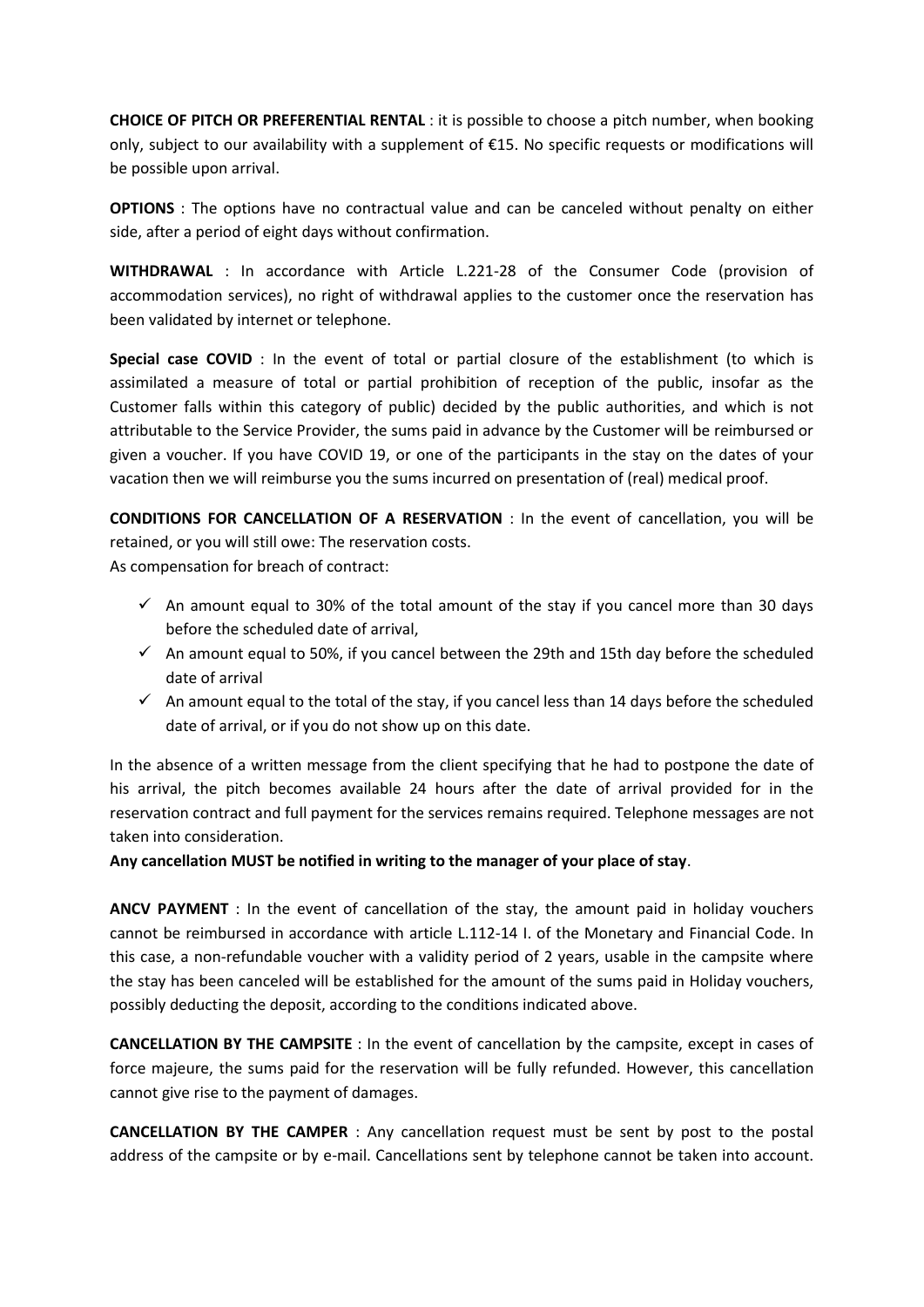Any cancellation leads to the termination of the reservation and the campsite reserves the right to offer the accommodation for rent again.

**DELAYED OR SHORTTENED STAY** : No reduction or refund will be granted in the case of late arrival or early departure.

**SECURITY - INSURANCE** : Cancellation insurance can be taken out for pitches and for rentals (4% of the base rate). The specific conditions for this insurance can be viewed on the campez-couvert.fr website. It is up to caravan campers to take out insurance for their caravan, tent, equipment and their civil liability. The management declines all responsibility in the event of theft, loss and degradation due to bad weather or an accident occurring inside the campsite.

**DEPOSITS :** A deposit of €150 for Rentals and €100 for "Comfort Plus & Confort Premium" Pitches, will be requested from the day of your arrival, in order to cover the establishment in the event of damage to the campsite. Method of payment of the deposit: Credit card (amount not debited from your account) or by check. This deposit will be returned or canceled after your departure. A partial or full deduction may be made in the event of damage or soiling of the accommodation.

**Vaccination PASS** : You will be asked for a vaccination health pass to access the campsite, in accordance with the government directives in force at the time of your stay. The absence of a vaccination (17 years and more) or health pass (12-16 years) does not constitute a reason for reimbursement.

**PICTURE** : By accepting these General Terms and Conditions of Sale, the customer expressly authorizes the campsite, free of charge, to photograph or film them during their stay and to use photos, videos or sounds on all media, for a period of 5 years. This authorization also applies to all persons staying with the client. Its purpose is to ensure the national and international promotion of the campsite on its websites, brochures, Facebook, Instagram, commercial presentations or in tourist guides.

**PARTNERS** : The customer expressly acknowledges that the campsite cannot be held liable for the communication by its partners or by any third party of false information which may be mentioned in the brochure or the campsite's website concerning the reception sites, and in particular the presentation photos, the qualifiers, the activities, the leisures, the services and the dates of operation. All photos and texts used on the campsite's website are non-contractual. They are indicative only. The layout and features of parts may vary from model to model.

**COMPLAINTS** : All complaints rerelating to the conditions of the stay must be made on site to the Campsite management to enable them to find an immediate solution. Otherwise, the stay will be, by express agreement, considered to have taken place under satisfactory conditions.

In the event of a dispute and after having contacted the professional's customer service, any customer has the possibility of seizing a consumer mediator, within a maximum period of one year from the date of the written complaint, by registered letter, to this professional.

The contact details of the mediator likely to be contacted by the client are as follows:

BAYONNE MEDIATION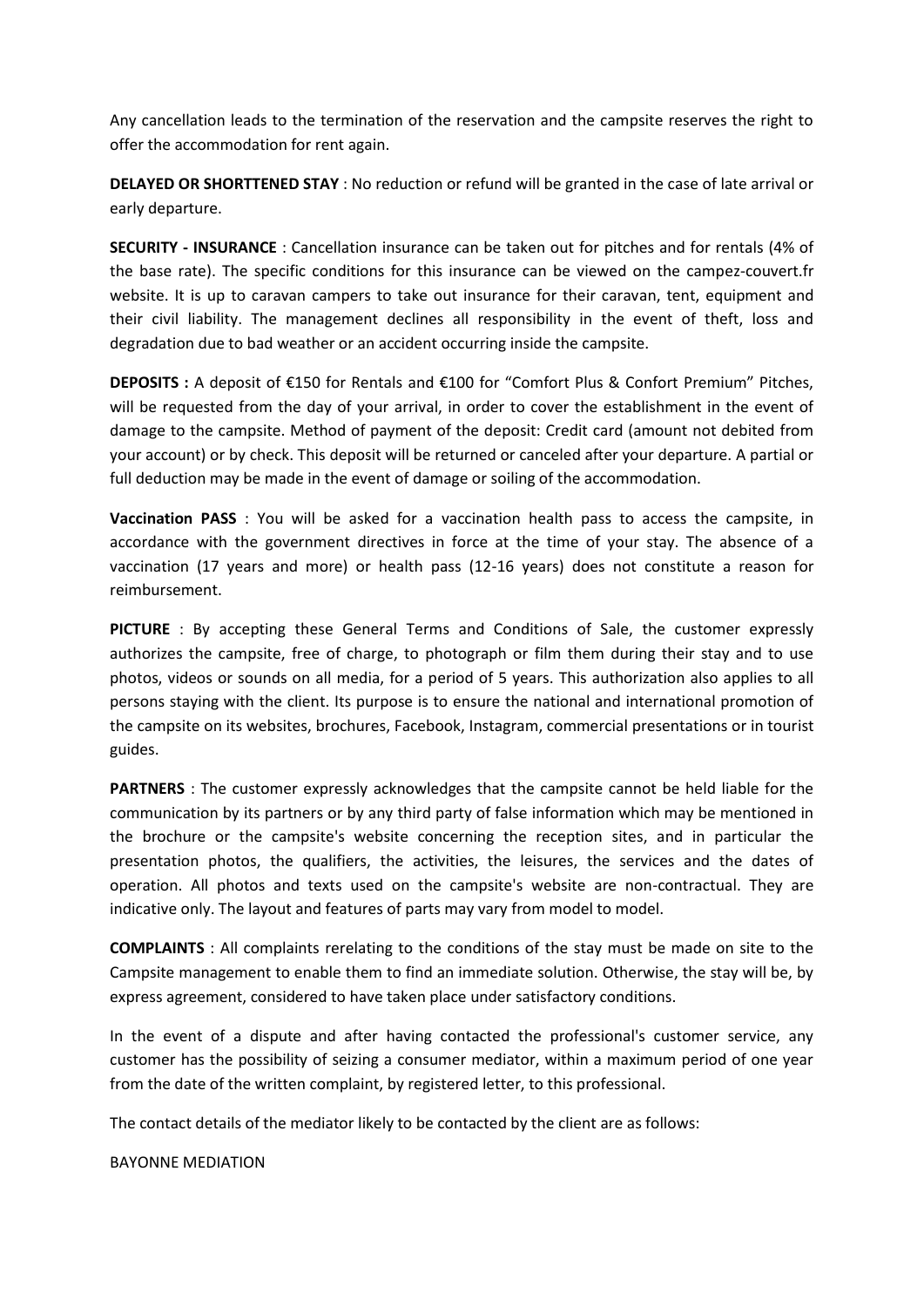32 rue du Hameau 64200 BIARRITZ www.bayonne-mediation.com 06 79 59 83 38

## **INTERNAL RULES**

**ACCESS TO THE CAMPING** : you will need to register the license plate number of your vehicle on arrival.

**RENTALS** : Each rental and what it contains has been checked before arrival. Any dissatisfaction concerning the state of cleanliness, or the general state of the rental must be notified no later than 24 hours after arrival, in order to allow it to be remedied. No complaint will be admissible more than 24 hours after the day of arrival. No installation (tent), vehicle or additional person is accepted on the rental site. For security and insurance reasons, the number of occupants cannot exceed the capacity provided for each type of accommodation (including newborns). Otherwise, on arrival, the campsite reserves the right to refuse access to accommodation.

**HYGIENE – DAMAGE** : Containers are available at the entrance to the campsite. We ask you to respect the environment, trees, plantations etc. by not throwing any polluted water at their feet, not to create a clothes line from tree to tree. Restore the rental or the pitch entrusted to you during your stay to its original state, by removing papers and cigarette butts, putting away the dishes, throwing away the garbage, etc.

**END OF STAY CLEANING** : from €70 to €110. NB : This service does not exempt you from leaving the accommodation in a minimum state of cleanliness (no food waste, garbage cans and products are tolerated).

**THEFT, LOSS and DAMAGE** : of any nature whatsoever, during or following the stay, the responsibility of the campsite is not engaged.

**ANIMALS** : Only one animal can be admitted per pitch, dog or cat only. The price is €4 per day on a Pitch and €5 per day on Rentals. Dogs likely to be dangerous (category 1 and 2 - decree of 27/04/99) are refused. Are accepted on presentation of the vaccination card (decree of 01/22/85), they must be tattooed or chipped (decree of 06/30/92), they must be kept on a leash at all times. They are prohibited near swimming pools, and in buildings. They must not harm the tranquility and safety of the residents and respect the basic rules of hygiene, bags are available at the reception. Under no circumstances should they be left alone in cars, mobile homes, chalets, caravans or tents on the pitch or tied to a tree.

**VISITORS :** If you receive external visitors, this is possible subject to acceptance by management. They must park in the outdoor car park and report to reception and pay €3 per person. For visitors, access to the aquatic area is not authorized.

**TRAFFIC** : The speed is limited to 10 km/h. in the campsite. The barriers are closed between 11 p.m. and 7 a.m., all traffic is prohibited during this period.